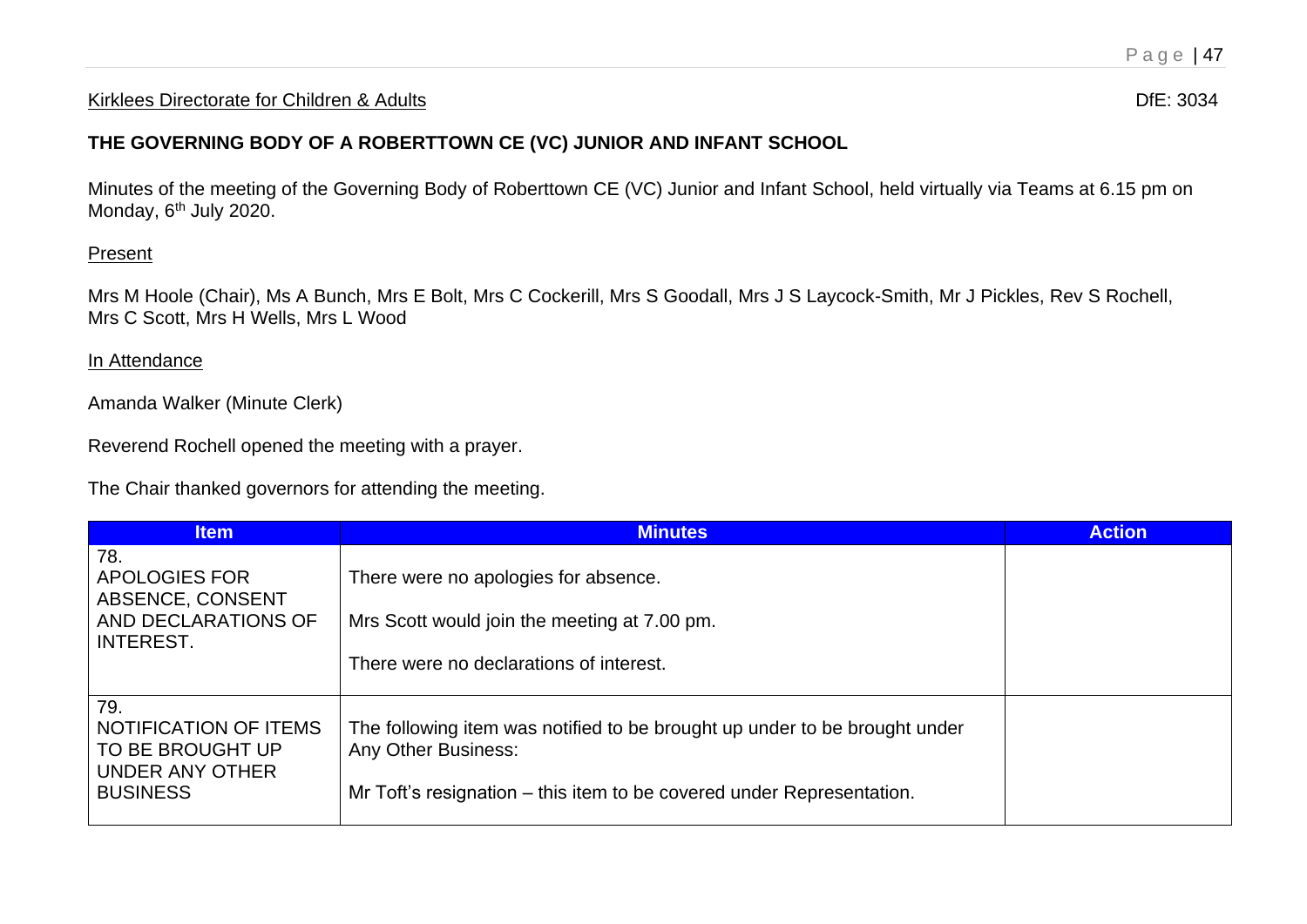| <b>Item</b>                                                           | <b>Minutes</b>                                                                                                                                                                                                                                                                                                                                                                                                                                   | <b>Action</b> |
|-----------------------------------------------------------------------|--------------------------------------------------------------------------------------------------------------------------------------------------------------------------------------------------------------------------------------------------------------------------------------------------------------------------------------------------------------------------------------------------------------------------------------------------|---------------|
| 80.<br><b>REPRESENTATION</b>                                          | Governors noted the appointment of Ms Adele Bunch, Co-opted governor,<br>with effect from 1 June 2020.                                                                                                                                                                                                                                                                                                                                           |               |
|                                                                       | The Head Teacher informed governors that she had spoken with Diane Bray<br>at Clerking Services to seek advice regarding the LA vacancy and the<br>possibility of re-constituting. Clerking Services advised that the LA governor<br>role would need to be retained and that a Co-opted governor could be moved<br>to the vacant LA Governor position.                                                                                           |               |
|                                                                       | RESOLVED: That Mrs E Bolt to change seats from Co-opted governor to LA<br>Governor.                                                                                                                                                                                                                                                                                                                                                              |               |
|                                                                       | <b>ACTION:</b> GCS to complete any necessary documentation.                                                                                                                                                                                                                                                                                                                                                                                      |               |
|                                                                       | Mr Toft informed governors that he had recently moved out of the area and as<br>such could no longer continue in his governor role and would be resigning<br>with effect from the date of this meeting. The Chair and governors thanked<br>Mr Toft for being part of the governing body since 2005. All agreed that<br>Mr Toft would be greatly missed. Governors agreed that Mr Toft's specific<br>roles would be filled at the AGM in October. |               |
|                                                                       | Governors were asked if they wanted to consider reducing the size of the<br>governing body to reduce the number of Co-opted governors from 4 to 5.                                                                                                                                                                                                                                                                                               |               |
|                                                                       | <b>ACTION:</b> To defer and add to agenda for AGM.                                                                                                                                                                                                                                                                                                                                                                                               |               |
| 81.<br><b>UPDATE FOR</b><br><b>GOVERNORS RE</b><br><b>CORONAVIRUS</b> | The Head Teacher provided governors with a verbal summary of the wider<br>re-opening of school:                                                                                                                                                                                                                                                                                                                                                  |               |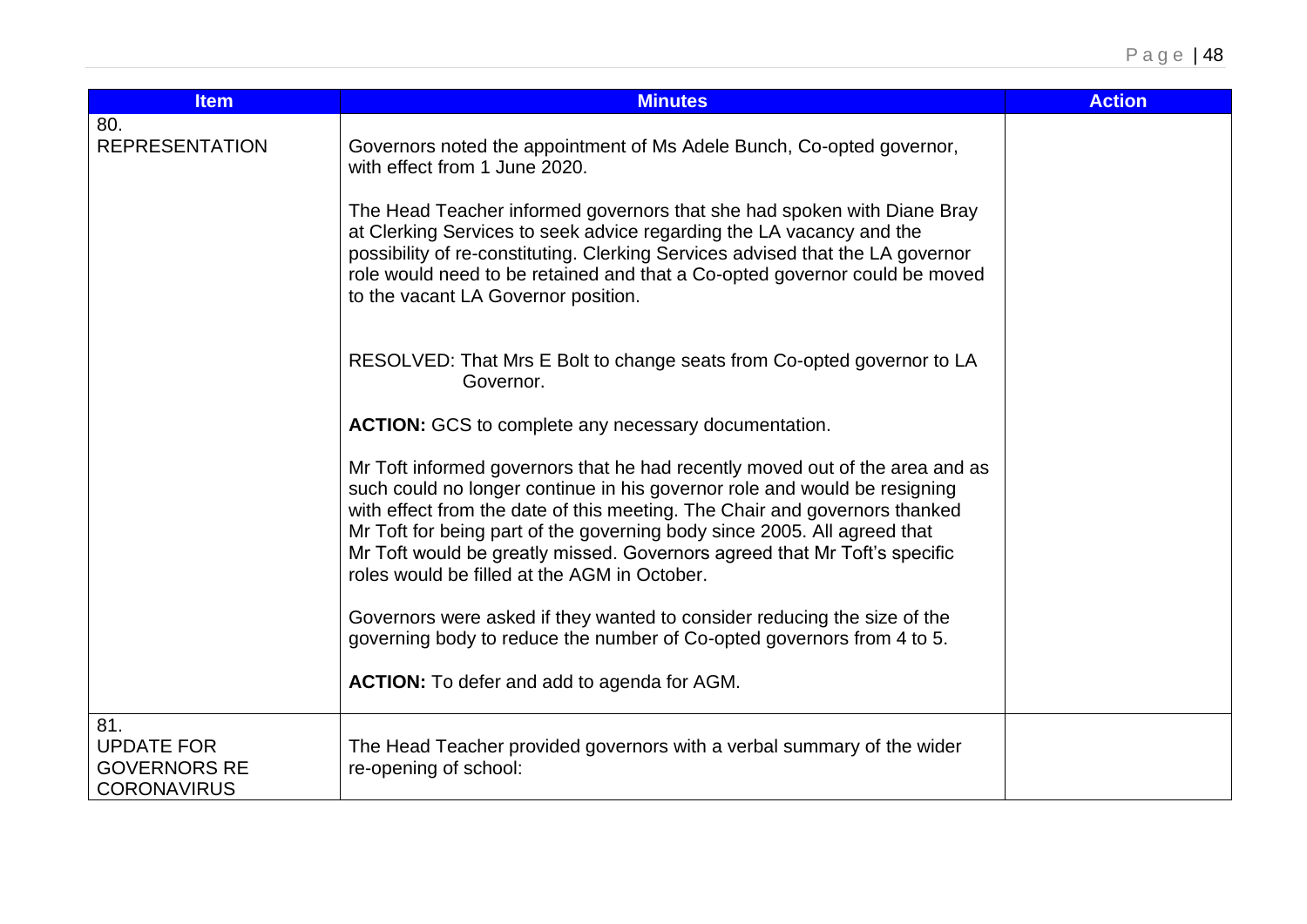| <b>Minutes</b>                                                                                                                                                                                                                                                                                                                                                                    | <b>Action</b>                                                                                                                                                                                                                                                                                       |
|-----------------------------------------------------------------------------------------------------------------------------------------------------------------------------------------------------------------------------------------------------------------------------------------------------------------------------------------------------------------------------------|-----------------------------------------------------------------------------------------------------------------------------------------------------------------------------------------------------------------------------------------------------------------------------------------------------|
| • the wider re-opening had been a difficult time, but the Head felt that it had                                                                                                                                                                                                                                                                                                   |                                                                                                                                                                                                                                                                                                     |
| It had been difficult managing information, communications, expectations<br>$\bullet$                                                                                                                                                                                                                                                                                             |                                                                                                                                                                                                                                                                                                     |
| The number of children in school had changed constantly. 78 children had<br>$\bullet$                                                                                                                                                                                                                                                                                             |                                                                                                                                                                                                                                                                                                     |
| Guidance had now been received from DfE regarding September and the<br>$\bullet$                                                                                                                                                                                                                                                                                                  |                                                                                                                                                                                                                                                                                                     |
| A new teacher had been appointed and 2 teachers had returned from<br>$\bullet$                                                                                                                                                                                                                                                                                                    |                                                                                                                                                                                                                                                                                                     |
| Some staff have returned to school for the 1 <sup>st</sup> time since lockdown and<br>$\bullet$<br>have needed time to be inducted back into school. Staff continue to be                                                                                                                                                                                                         |                                                                                                                                                                                                                                                                                                     |
| SLT are looking at plans for September including start/finish times. The<br>$\bullet$<br>curriculum must be robust and will need to identify where children are<br>before they can move forward.                                                                                                                                                                                  |                                                                                                                                                                                                                                                                                                     |
| Q: Do you expect all staff to be back in school in September?<br>A: More staff are coming back into school now on a gradual basis.                                                                                                                                                                                                                                                |                                                                                                                                                                                                                                                                                                     |
| Q: Are there any issues with staff feeling anxious about returning?<br>A: All staff will be back by September and it will become more normal.                                                                                                                                                                                                                                     |                                                                                                                                                                                                                                                                                                     |
| A Governor requested that her thanks as a parent governor be passed                                                                                                                                                                                                                                                                                                               |                                                                                                                                                                                                                                                                                                     |
| The calls have been very much appreciated by both parents and children.                                                                                                                                                                                                                                                                                                           |                                                                                                                                                                                                                                                                                                     |
| Q: Have there been any practices that will continue going forward?<br>A: We are considering the way First Aid is administered through school<br>and we may move away from the school office being the main point for<br>children requiring First Aid. We are also looking at changing the format<br>of the school newsletter and we may continue to hold some meetings<br>online. |                                                                                                                                                                                                                                                                                                     |
|                                                                                                                                                                                                                                                                                                                                                                                   | gone well.<br>and anxieties.<br>been present in school today with 8 teachers and 23 support staff.<br>expectation that all children would return to school.<br>maternity leave.<br>supported both in school and at home.<br>Mr Sykes and Mrs Horner for the weekly phone calls that have been made. |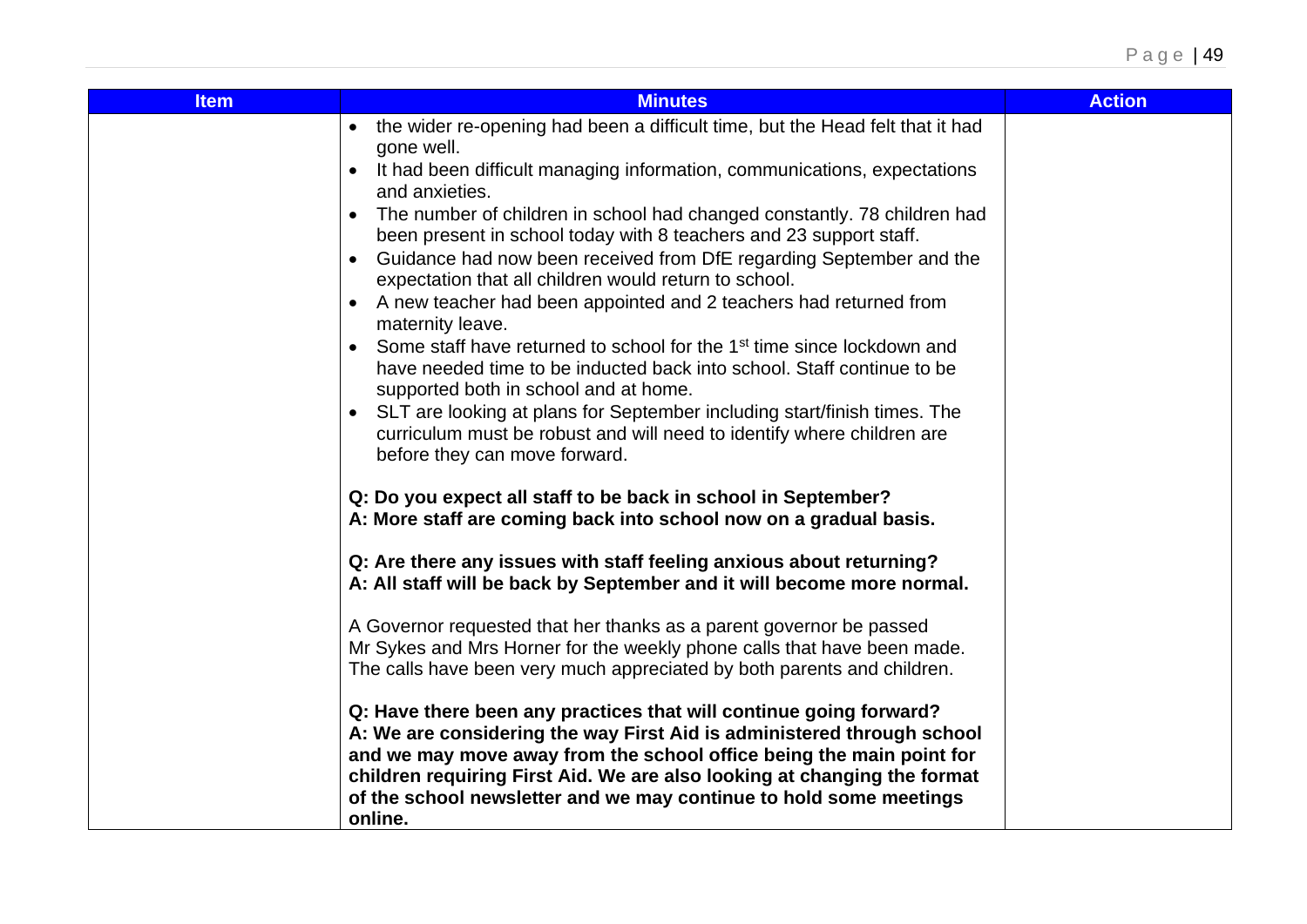| <b>Item</b>                                                                       | <b>Minutes</b>                                                                                                                                                                                                                                                                                                                                                                                                                                                                                                                                                                                                                                                                                                                                                                                                                                                                                                                                                                                                                                                                                                                                                                                                                                                                                                                | <b>Action</b> |
|-----------------------------------------------------------------------------------|-------------------------------------------------------------------------------------------------------------------------------------------------------------------------------------------------------------------------------------------------------------------------------------------------------------------------------------------------------------------------------------------------------------------------------------------------------------------------------------------------------------------------------------------------------------------------------------------------------------------------------------------------------------------------------------------------------------------------------------------------------------------------------------------------------------------------------------------------------------------------------------------------------------------------------------------------------------------------------------------------------------------------------------------------------------------------------------------------------------------------------------------------------------------------------------------------------------------------------------------------------------------------------------------------------------------------------|---------------|
|                                                                                   | Q: Some children have only had 1or 2 calls from teaching staff - is there<br>a lack of consistency?<br>A: All teaching staff have been given time to make calls since wider re-<br>opening. Mrs Wood has been in regular contact with vulnerable/SEN<br>children and she has had some lengthy phone calls with parents. Not all<br>children have wanted to engage in conversation with teachers.<br>Q: In September will groups of children be sent home if there are any<br>cases? Is there any budget in place for technology to manage how we<br>move forward - could we use more digital tools?<br>A: From survey responses that we have received almost 100% have<br>internet access and in terms of technology our children are quite<br>privileged. We would remain cautious in monetary terms as we are<br>unsure at this point what expenses can be reclaimed. A substantial<br>amount of income will also be lost from Rascals etc. It is difficult to<br>decide what will be needed until we return in September.<br>Q: How will children be integrated back into class in September?<br>A: Children will return initially to their 'old' class on the Wednesday.<br>They will move to the new class Thursday afternoon to have a look at it<br>briefly before fully moving into the new year group on the Friday. |               |
| 82.<br><b>MINUTES OF THE</b><br><b>MEETING HELD ON</b><br><b>11 FEBRUARY 2020</b> | The Chair left the meeting and Mrs Bolt took over as Vice-Chair.<br>RESOLVED: That the minutes of the meeting held on 11 February 2020 be<br>approved and signed by the Chair as a correct record.                                                                                                                                                                                                                                                                                                                                                                                                                                                                                                                                                                                                                                                                                                                                                                                                                                                                                                                                                                                                                                                                                                                            |               |
| 83.<br>MINUTES OF THE<br><b>MEETING HELD ON</b><br>19 MAY 2020                    | RESOLVED: That the minutes of the meeting held on 19 May 2020 be<br>approved and signed by the Chair as a correct record.                                                                                                                                                                                                                                                                                                                                                                                                                                                                                                                                                                                                                                                                                                                                                                                                                                                                                                                                                                                                                                                                                                                                                                                                     |               |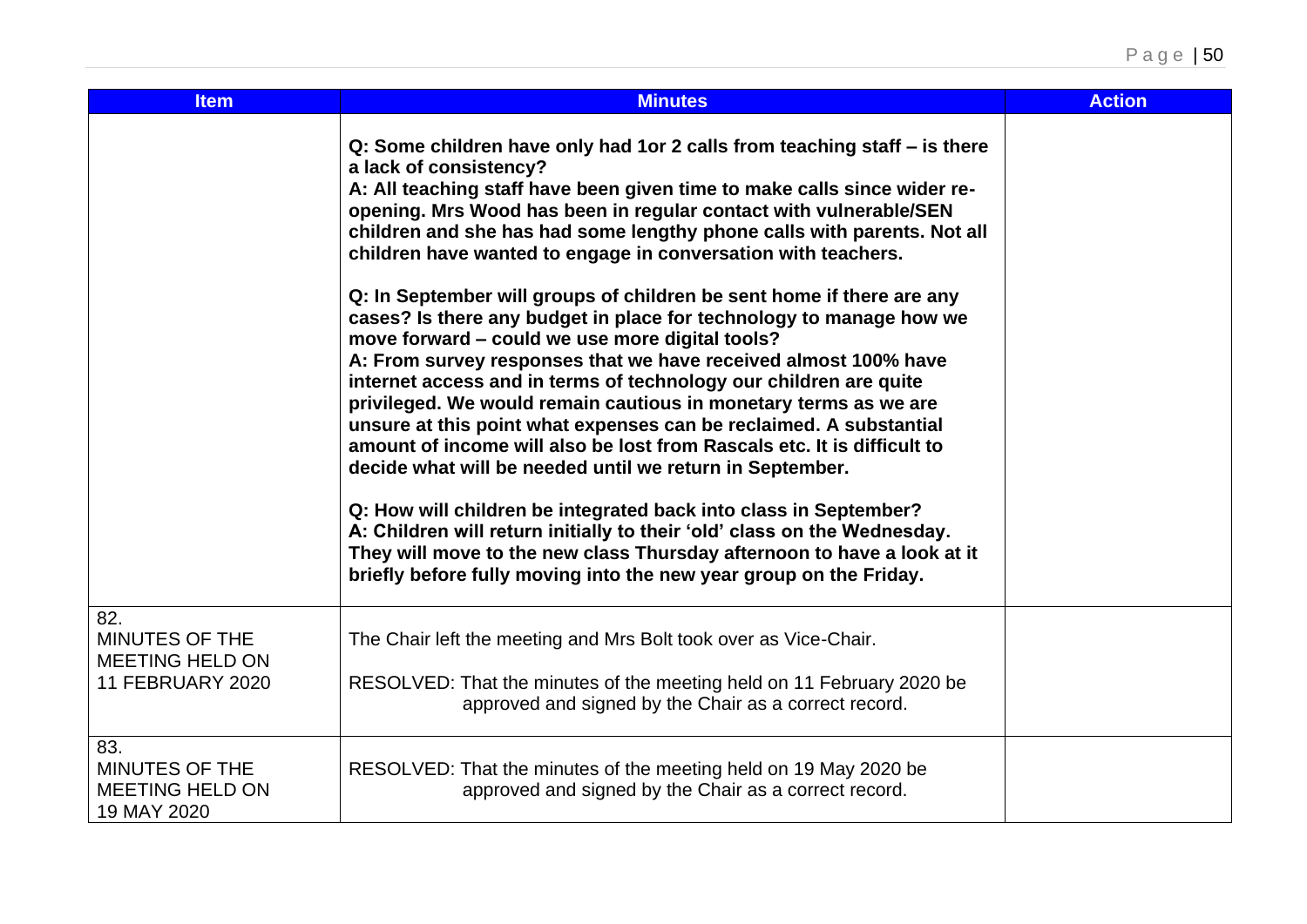| <b>Item</b>                                                            | <b>Minutes</b>                                                                                                                                                                              | <b>Action</b> |
|------------------------------------------------------------------------|---------------------------------------------------------------------------------------------------------------------------------------------------------------------------------------------|---------------|
|                                                                        | Mrs Scott joined the meeting.                                                                                                                                                               |               |
| 84.<br>MINUTES OF THE<br><b>MEETING HELD</b><br>27 MAY 2020            | RESOLVED: That the minutes of the meeting held on 27 May 2020 be<br>approved and signed by the Chair as a correct record.                                                                   |               |
| 85.<br><b>MATTERS ARISING</b>                                          | There were no matters arising not covered by this agenda.                                                                                                                                   |               |
| 86.<br><b>REPORTS FROM</b><br><b>COMMITTEES</b>                        | This agenda item to be deferred to the next meetings of the committees.                                                                                                                     |               |
| 87.<br><b>HEAD TEACHER'S</b><br><b>REPORT AND</b><br><b>GOVERNORS'</b> | Governors had been provided with a copy of the Head Teacher's report prior<br>to the meeting.                                                                                               |               |
| <b>QUESTIONS</b>                                                       | The Head Teacher gave a verbal summary of the highlights of the report:                                                                                                                     |               |
|                                                                        | 2 more children have been added to FSM within the last 2 weeks bringing<br>the total to 16.                                                                                                 |               |
|                                                                        | Mr Sykes has now finished in school and Miss Brooke will finish at the end<br>$\bullet$<br>of term.                                                                                         |               |
|                                                                        | Lauren McCann, NQT, will work alongside Mrs Clayton. Her induction is<br>$\bullet$<br>taking place this week.                                                                               |               |
|                                                                        | There are 4 EHCP in school; 1 will leave from Year 6 and 1 will be coming<br>$\bullet$<br>into Reception. Mrs Baker will resume role of SENCO now she has<br>returned from maternity leave. |               |
|                                                                        | There have been 8 referrals for neuro developmental pathway with a<br>$\bullet$<br>waiting time of about a year.                                                                            |               |
|                                                                        | SLT have met to consider the SDP for 2020/21. Curriculum development<br>work will continue and science will continue to be developed alongside                                              |               |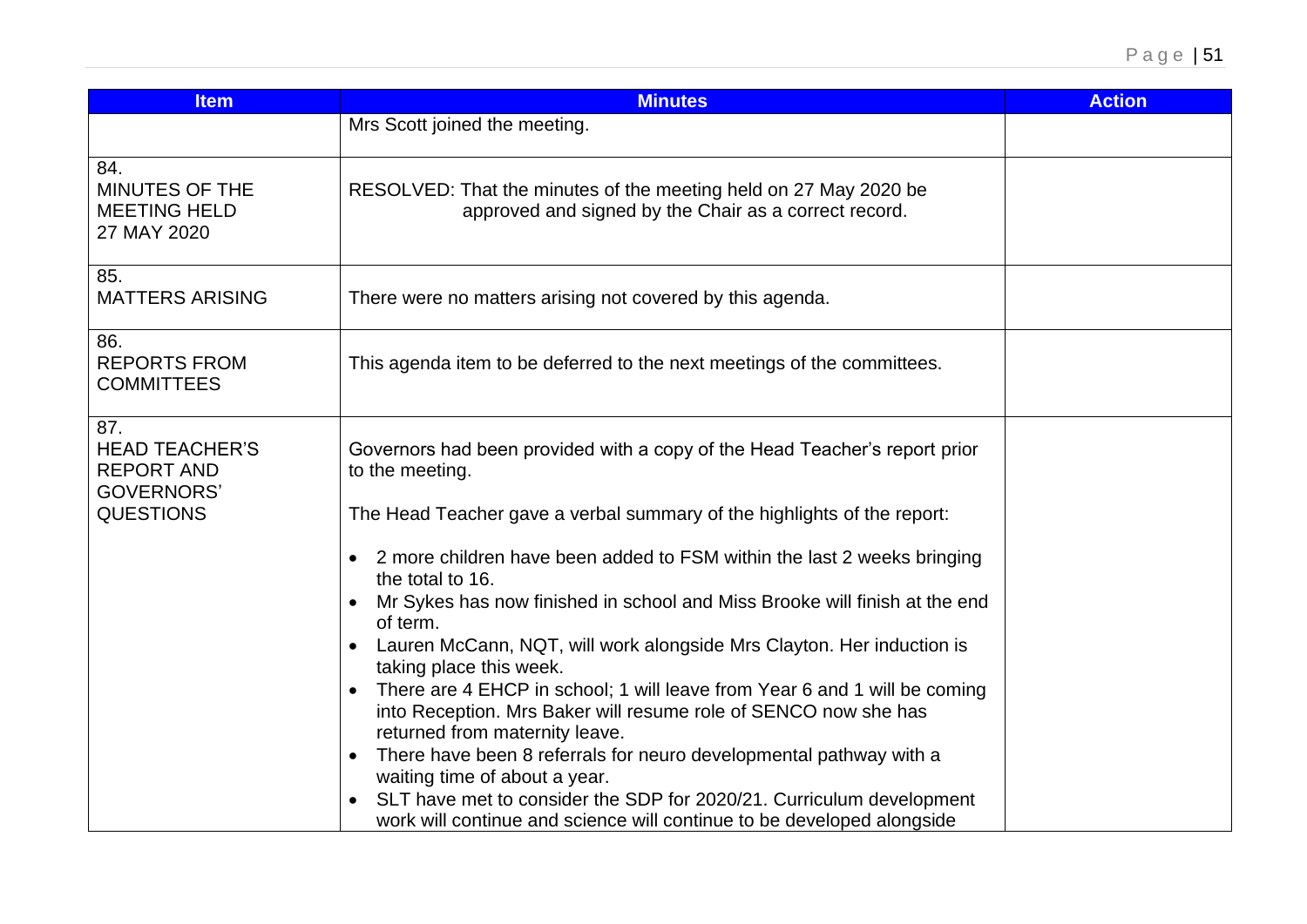| <b>Item</b>                | <b>Minutes</b>                                                                                                                                                                                                                                                                                                                                                                                                                                                                                                                                                                                                                                                                                                    | <b>Action</b> |
|----------------------------|-------------------------------------------------------------------------------------------------------------------------------------------------------------------------------------------------------------------------------------------------------------------------------------------------------------------------------------------------------------------------------------------------------------------------------------------------------------------------------------------------------------------------------------------------------------------------------------------------------------------------------------------------------------------------------------------------------------------|---------------|
|                            | reading. A recovery curriculum will be needed and this will be based on<br>class needs and what children have lost/missed. RSE and Behaviour<br>policy will be ongoing into the year.<br><b>DELETION - See Minute 95</b>                                                                                                                                                                                                                                                                                                                                                                                                                                                                                          |               |
|                            | External LA contractors have inspected the school regarding fire safety.<br>$\bullet$<br>This was part of scoping work to enable the LA to plan future work.<br>Staff have completed a range of Health and Safety training during<br>$\bullet$<br>lockdown as required by updated Health & Safety guidance.<br>The Head Teacher and Mrs Goodall completed the annual asbestos check<br>$\bullet$<br>on 17 April and areas requiring action have now been completed.<br>The Condition Data report from LA Asset Management had identified Cat 1<br>$\bullet$<br>areas requiring LA work to be completed but none of this had yet been<br>undertaken. QUESTION FOR LA: When will condition 1 items be<br>completed? |               |
| 88.<br><b>SAFEGUARDING</b> | CPOMS has been upgraded and Operation Encompass alerts are now<br>received via CPOMS.<br>The Head Teacher's DSL refresher training is due in September.<br>There have been 4 online safety incidents in spring: 2 Xbox, 1 Facetime and 1<br>inappropriate search in school. These numbers may increase once more<br>children return to school.                                                                                                                                                                                                                                                                                                                                                                    |               |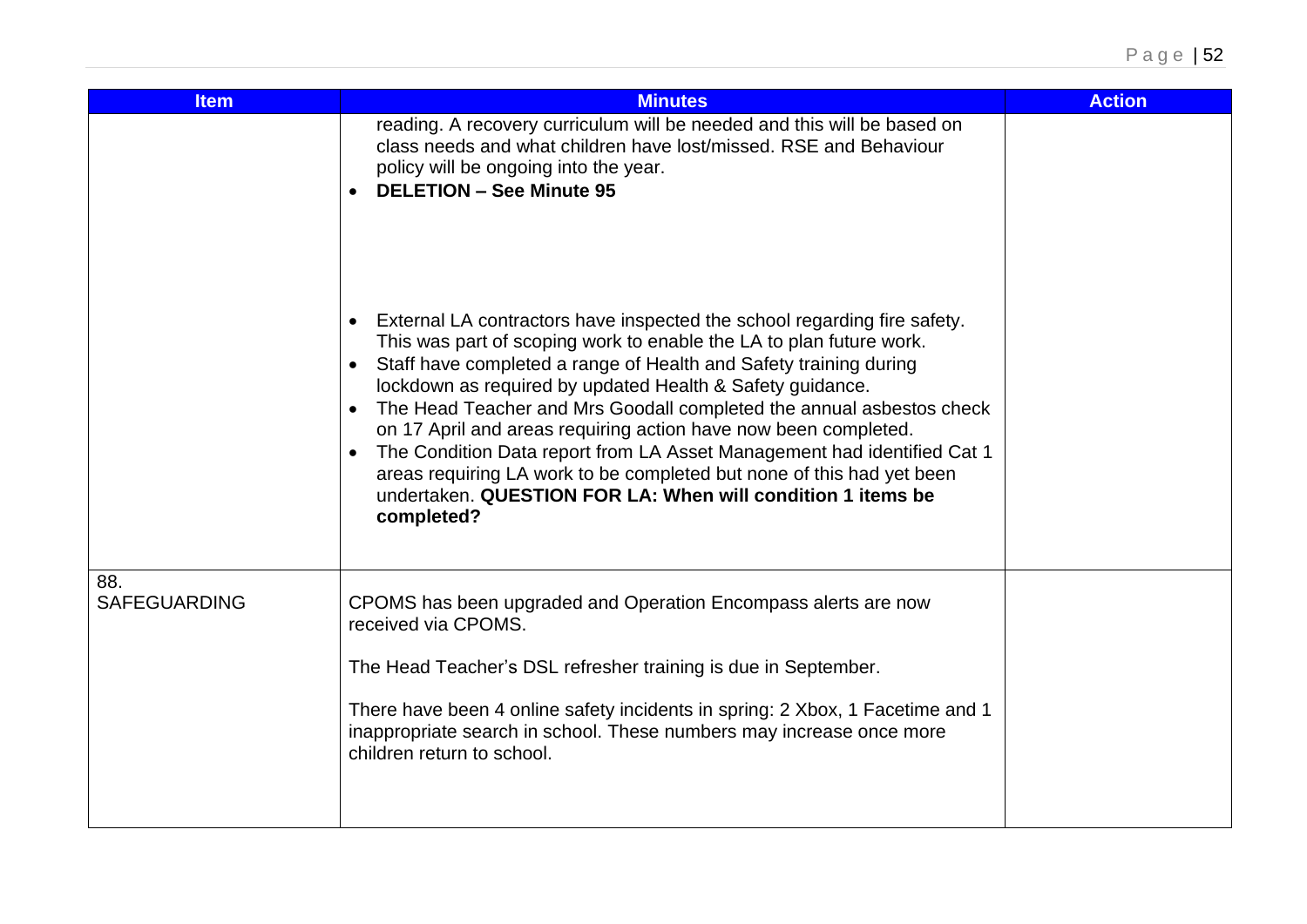| <b>Item</b>                                                                                                 | <b>Minutes</b>                                                                                                                                                                                                                                                                                                                                                                                                                                                         | <b>Action</b> |
|-------------------------------------------------------------------------------------------------------------|------------------------------------------------------------------------------------------------------------------------------------------------------------------------------------------------------------------------------------------------------------------------------------------------------------------------------------------------------------------------------------------------------------------------------------------------------------------------|---------------|
| 89.<br><b>FINANCIAL</b><br><b>MANAGEMENT AND</b><br>MONITORING/BUDGET<br><b>REPORT</b>                      | The SBM had provide governors with a financial report.<br>Governors were informed that committee meetings will need to be resumed<br>next term as per the calendar.<br>Q: Has there been any update on the bungalow?<br>A: This was discussed at the last meeting and in view of the current<br>situation there have been no further developments.<br>Q: Will you be able to top the contingency up?<br>A: Any areas that are underspent will be put into contingency. |               |
| 90.<br>A STRATEGIC<br><b>APPROACH TO</b><br><b>REDUCING THE IMPACT</b><br>ON DISADVANTAGED<br><b>PUPILS</b> | The LA had suggested that this item be considered as part of the agenda.<br>The Head Teacher informed governors that she had been discussing the<br>priorities for Pupil Premium spending for the next year with Mrs Baker. The<br>Education Endowment Foundation would be revisited.<br>Mrs Wells suggested that she looked at the vulnerable pupil report in the new<br>academic year and bring her report to the Standards Committee in November.                   |               |
| 91.<br><b>GOVERNORS' PROFILE</b><br><b>AND BUSINESS</b><br><b>INTERESTS</b>                                 | The Head Teacher informed governors that the website should be up to date<br>from September.<br><b>ACTION:</b> Governor profile updates and Business Interests to be forwarded to<br>Head Teacher as a matter of urgency.                                                                                                                                                                                                                                              |               |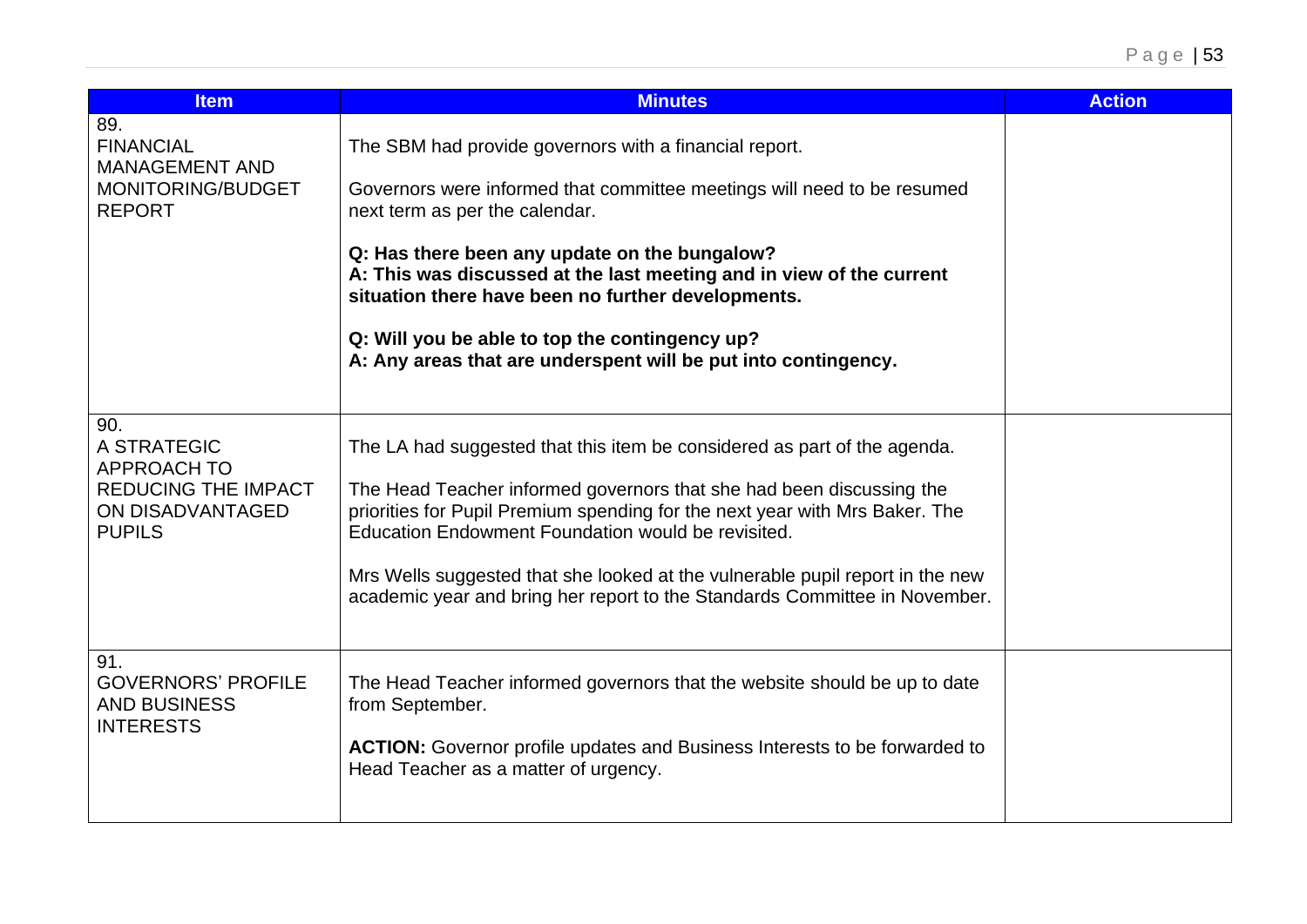| <b>Item</b>                     | <b>Minutes</b>                                                                                                                                                                                                                                                                                                                                                                          | <b>Action</b> |
|---------------------------------|-----------------------------------------------------------------------------------------------------------------------------------------------------------------------------------------------------------------------------------------------------------------------------------------------------------------------------------------------------------------------------------------|---------------|
| 92.<br><b>GOVERNOR TRAINING</b> | Mrs Scott informed governors that she had completed Prepare for OFSTED<br>Training and Governor Visits training.                                                                                                                                                                                                                                                                        |               |
|                                 | Mrs Cockerill had completed SEND training, Governors Visits training and<br>OFSTED training.                                                                                                                                                                                                                                                                                            |               |
|                                 | Ms Bunch had completed SEND training and Governor visits training.                                                                                                                                                                                                                                                                                                                      |               |
|                                 | Q: Were there any actions arising from the OFSTED training?<br>A: Governors should question curriculum changes and challenge<br>through governing body meetings.                                                                                                                                                                                                                        |               |
|                                 | <b>ACTION:</b> Ms Bunch to send OFSTED training slides to Head Teacher.                                                                                                                                                                                                                                                                                                                 |               |
|                                 | Q: What will be the biggest challenge in the curriculum in September?<br>A: Understanding the individual needs of the children.                                                                                                                                                                                                                                                         |               |
|                                 | Q: How will you do that?<br>A: The children will be settled back in gradually $-$ they will start the 1 <sup>st</sup><br>day back in their old class and move to the new year group by the end of<br>the week. Not all mental health issues will be solved straight away and<br>not all children will have issues. The impact will not be known until the<br>children are well settled. |               |
| 93.<br>ANY OTHER BUSINESS       | Governors thanked staff, SLT and the Head Teacher for all their hard work<br>and efforts over the last 4 months.                                                                                                                                                                                                                                                                        |               |
|                                 | <b>ACTION:</b> The Chair to send letter of thanks to staff on behalf of the Governing<br>Body.                                                                                                                                                                                                                                                                                          |               |
|                                 |                                                                                                                                                                                                                                                                                                                                                                                         |               |